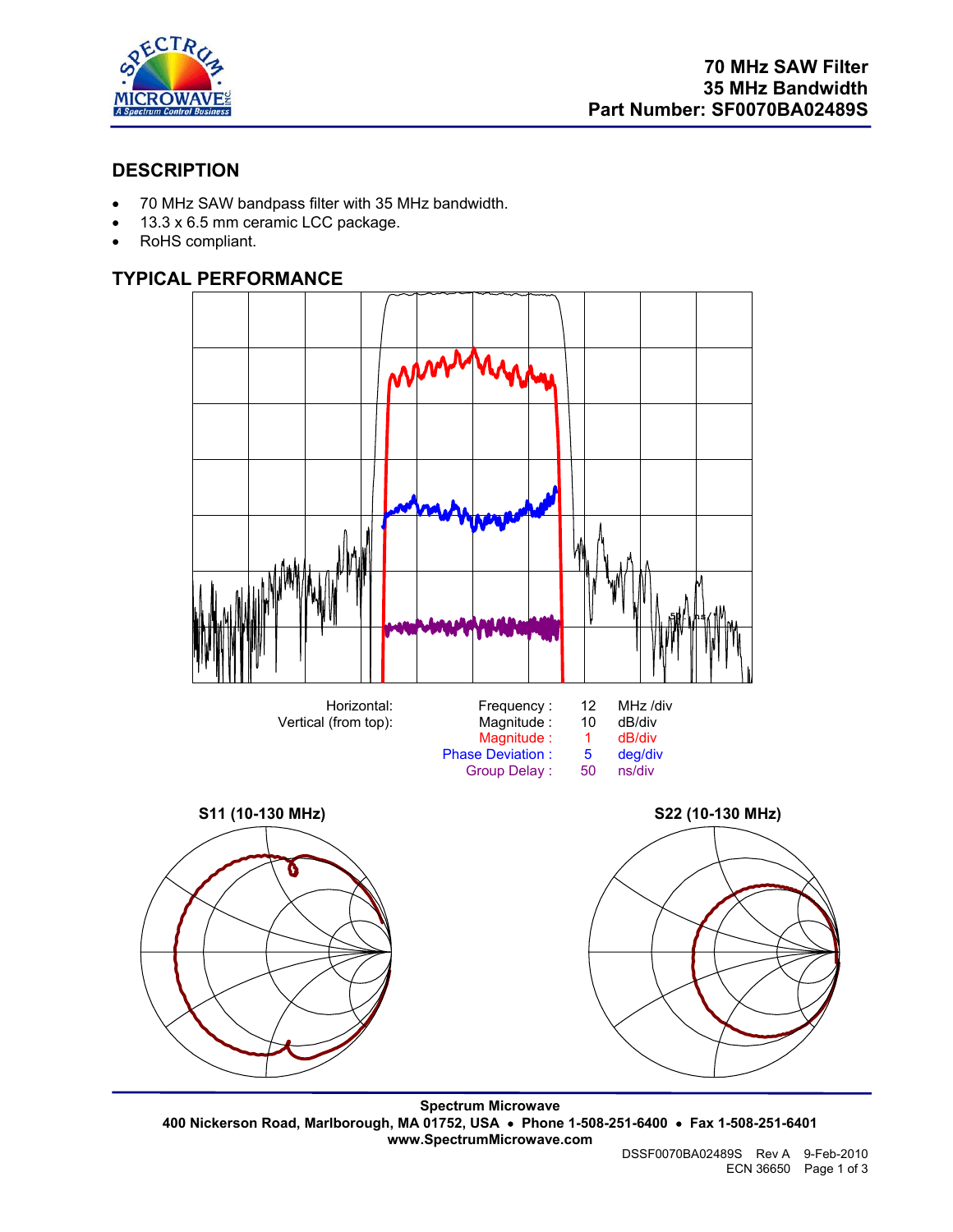

## **SPECIFICATION**

| <b>Parameter</b>                                     | <b>Min</b> | <b>Typ</b> | <b>Max</b> | <b>Units</b>    |
|------------------------------------------------------|------------|------------|------------|-----------------|
| Center Frequency, F <sub>c</sub>                     |            | 70         |            | <b>MHz</b>      |
| Minimum Insertion Loss <sup>1</sup>                  |            | 24.2       | 25         | dB              |
| Lower 1.5 dB band Edge <sup>3</sup>                  |            | 51.93      | 52.50      | <b>MHz</b>      |
| Upper 1.5 dB band Edge $3$                           | 87.50      | 88.08      |            | <b>MHz</b>      |
| Lower 40 dB band Edge <sup>3</sup>                   | 47.00      | 48.60      |            | <b>MHz</b>      |
| Upper 40 dB band Edge <sup>3</sup>                   |            | 91.40      | 92.00      | <b>MHz</b>      |
| Relative Attenuation (10 to 37 MHz) $3$              | 45         | 48         |            | dB              |
| Relative Attenuation (37 to 47 MHz) <sup>3</sup>     | 40         | 42         |            | dB              |
| Relative Attenuation (92 to 103 MHz) <sup>3</sup>    | 40         | 42         |            | dB              |
| Relative Attenuation (103 to $170$ MHz) <sup>3</sup> | 45         | 50         |            | dB              |
| <b>Absolute Delay</b>                                |            | 0.67       | 1          | <b>us</b>       |
| Amplitude Ripple <sup>2</sup>                        |            | 0.8        | 1.5        | dB p-p          |
| Amplitude Ripple (any 1.25 MHz BW) <sup>2</sup>      |            | 0.35       | 0.5        | $dB$ p-p        |
| Source/Load Impedance (differential)                 |            | 50         |            | ohms            |
| Temperature Coefficient of Frequency                 |            | -74        |            | ppm/°C          |
| <b>Ambient Temperature</b>                           |            | 40         |            | $\rm ^{\circ}C$ |

Notes: 1. Measured with  $50Ω$  analyzer.

2. Measured within the 1.5 dB bandwidth.

3. Measured relative to the Insertion Loss Value.

### **MAXIMUM RATINGS**

| <b>Parameter</b>                   |     | Max |        |
|------------------------------------|-----|-----|--------|
| Storage Temperature Range          | -40 | 85  | $\sim$ |
| <b>Operating Temperature Range</b> | -10 | 80  | $\sim$ |
| Input Power Level                  |     | +10 | dBm    |

# **MATCHING CIRCUIT**



Typical Matching Components: Ls1 = 270 nH Ls2 = 660 nH

Notes:

1. Recommend +/-2% tolerance inductors. Inductor Q=40.

2. Component values shown are for reference only and may change depending on board layout.